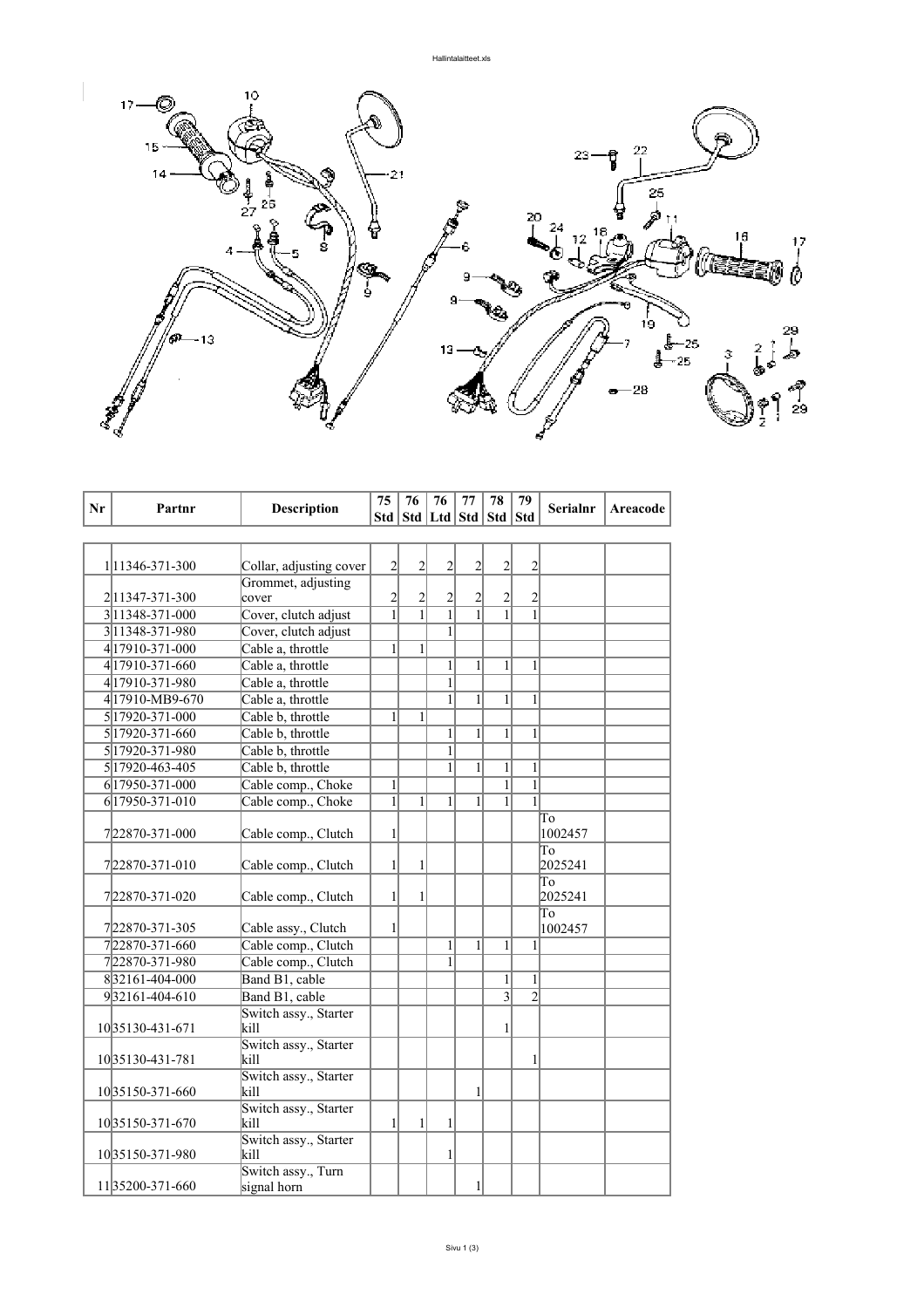| Nr | Partnr               | Description                       | 75             | 76             | 76               | 77                    | 78             | 79             | <b>Serialnr</b> | <b>Areacode</b> |
|----|----------------------|-----------------------------------|----------------|----------------|------------------|-----------------------|----------------|----------------|-----------------|-----------------|
|    |                      |                                   | Std            |                |                  | Std   Ltd   Std   Std |                | <b>Std</b>     |                 |                 |
|    | 1135200-371-670      | Switch assy., Turn                |                |                |                  |                       |                |                | To              |                 |
|    |                      | signal horn<br>Switch assy., Turn | 1              | $\mathbf{1}$   |                  |                       |                |                | 2016000<br>From |                 |
|    | 1135200-371-671      | signal horn                       |                | $\mathbf{1}$   | 1                |                       |                |                | 2016001         |                 |
|    |                      | Switch assy., Turn                |                |                |                  |                       |                |                |                 |                 |
|    | 1135200-371-980      | signal                            |                |                | 1                |                       |                |                |                 |                 |
|    |                      | Switch assy., Turn                |                |                |                  |                       |                |                |                 |                 |
|    | 1135200-431-671      | signal horn                       |                |                |                  |                       | 1              |                |                 |                 |
|    |                      | Switch assy., Turn                |                |                |                  |                       |                |                |                 |                 |
|    | 11 35200-431-781     | signal horn                       |                |                |                  |                       | 1              | 1              |                 |                 |
|    | 1235330-413-003      | Switch assy., FR lever            |                |                |                  |                       | $\mathbf{1}$   | 1              |                 |                 |
|    |                      | Switch assy., Clutch              |                |                |                  |                       |                |                |                 |                 |
|    | 1235360-341-000      | lever                             | 1              | $\mathbf{1}$   | $\mathbf{1}$     | 1                     |                |                |                 |                 |
|    | 1345465-341-700      | Clip, FR. Brake cable             | $\overline{2}$ | $\overline{2}$ | $\overline{2}$   | $\overline{2}$        | $\overline{c}$ | $\overline{2}$ |                 |                 |
|    | 1453141-300-010      | Pipe, throttle grip               | 1              | $\mathbf{1}$   | $\mathbf{1}$     | $\mathbf{1}$          | $\mathbf{1}$   | $\mathbf{1}$   |                 |                 |
|    | 1553165-342-670      | Grip, R. Handlebar                | 1              | 1              | 1                |                       |                |                |                 |                 |
|    | 1553165-371-000      | Grip, R. Handlebar                |                |                |                  | $\mathbf{1}$          | 1              | $\mathbf{1}$   |                 |                 |
|    | 1553165-390-780      | Grip, R. Handlebar                |                |                |                  | $\mathbf{1}$          | $\mathbf{1}$   | $\mathbf{1}$   |                 |                 |
|    | 1653166-342-670      | Grip, L. Handlebar                | 1              | 1              | 1                |                       |                |                |                 |                 |
|    | 1653166-371-000      | Grip, L. Handlebar                |                |                |                  | 1                     | 1              | $\mathbf{1}$   |                 |                 |
|    | 1753167-371-000      | Cap, handle end                   |                |                |                  | $\overline{2}$        | $\overline{c}$ | $\mathfrak{D}$ |                 |                 |
|    |                      |                                   |                |                |                  |                       |                |                | From            |                 |
|    | 1853172-371-000      | Bracket, L. Handlebar             |                | $\mathbf{1}$   | 1                | 1                     |                |                | 2016001         |                 |
|    | 1853172-431-003      | Bracket, L. Handlebar             |                |                |                  |                       | 1              |                |                 |                 |
|    |                      |                                   |                |                |                  |                       |                |                |                 |                 |
|    | 1853172-431-780      | Bracket, L. Handlebar             |                |                |                  |                       |                | $\mathbf{1}$   |                 |                 |
|    |                      | Lever comp., L.                   |                |                |                  |                       |                |                | To              |                 |
|    | 1953178-329-000      | Handle                            | 1              | 1              | 1                |                       |                |                | 2016000         |                 |
|    |                      | Lever comp., L.                   |                |                |                  |                       |                |                | To              |                 |
|    | 1953178-369-700      | Handle                            | 1              | $\mathbf{1}$   | 1                |                       |                |                | 2016000         |                 |
|    | 1953178-371-000      | Lever comp., L.<br>Handle         |                | $\mathbf{1}$   |                  | 1                     |                |                | From<br>2016001 |                 |
|    |                      | Lever comp., L.                   |                |                |                  |                       |                |                |                 |                 |
|    | 1953178-431-003      | Handle                            |                |                |                  |                       | 1              |                |                 |                 |
|    |                      | Lever comp., L.                   |                |                |                  |                       |                |                |                 |                 |
|    | 1953178-431-780      | Handle                            |                |                |                  |                       |                | $\mathbf{1}$   |                 |                 |
|    |                      | Lever comp., L.                   |                |                |                  |                       |                |                | To              |                 |
|    | 1953190-329-000      | Handle                            | 1              | 1              | 1                |                       |                |                | 2016000         |                 |
|    | 1953190-329-010      | Lever comp., L.<br>Handle         | $\frac{1}{2}$  | $\frac{1}{2}$  | $\left  \right $ |                       |                |                | To<br>2016000   |                 |
|    |                      | Lever comp., L.                   |                |                |                  |                       |                |                | To              |                 |
|    | 1953190-369-700      | Handle                            | $\mathbf{1}$   | $\mathbf{1}$   | 1                |                       |                |                | 2016000         |                 |
|    |                      | Lever comp., L.                   |                |                |                  |                       |                |                | From            |                 |
|    | 1953190-371-000      | Handle                            |                | 1              |                  |                       |                |                | 2016001         |                 |
|    |                      | Lever comp., L.                   |                |                |                  |                       |                |                |                 |                 |
|    | 1953190-371-980      | Handle                            |                |                | 1                |                       |                |                |                 |                 |
|    | 20 53192-268-000     | Bolt, cable adjusting             | 1              |                |                  |                       |                |                | To<br>1002457   |                 |
|    |                      | Bolt, clutch cable                |                |                |                  |                       |                |                | From            |                 |
|    | 20 53192 - 312 - 000 | adjusting                         | 1              | $\mathbf{1}$   | 1                | $\mathbf{1}$          | 1              |                | 1 1002458       |                 |
|    |                      | Bolt, clutch cable                |                |                |                  |                       |                |                |                 |                 |
|    | 2053192-371-980      | adjusting                         |                |                | 1                |                       |                |                |                 |                 |
|    | 2188100-333-004      | Mirror, R.                        | 1              | $\mathbf{1}$   | $\mathbf{1}$     |                       |                |                |                 |                 |
|    | 2188100-371-660      | Mirror, R.                        |                |                |                  | $\mathbf{1}$          | $\mathbf{1}$   | 1              |                 |                 |
|    | 2188100-371-980      | Mirror, R.                        |                |                | 1                |                       |                |                |                 |                 |
|    | 2188110-333-611      | Mirror, R.                        | 1              | 1              | $\mathbf{1}$     |                       |                |                |                 |                 |
|    | 2288120-333-004      | Mirror, L.                        | $\overline{1}$ | $\overline{1}$ | $\overline{1}$   |                       |                |                |                 |                 |
|    | 2288120-333-610      | Mirror, L.                        | $\mathbf{1}$   | $\mathbf{1}$   | $\mathbf{1}$     |                       |                |                |                 |                 |
|    | 2288120-333-611      | Mirror, L.                        | 1              | 1              | 1                |                       |                |                |                 |                 |
|    | 2288120-371-660      | Mirror, L.                        |                |                |                  | 1                     | $\mathbf{1}$   | $\mathbf{1}$   |                 |                 |
|    | 2288120-371-980      | Mirror, L.<br>Bolt, L. handlebar  |                |                | 1                |                       |                |                |                 |                 |
|    | 2390113-422-000      | pivot control lever               |                |                |                  |                       |                | 1              |                 |                 |
|    |                      | Bolt, handlebar lever             |                |                |                  |                       |                |                |                 |                 |
|    | 2390114-268-020      | pivot                             |                |                |                  |                       |                |                |                 |                 |